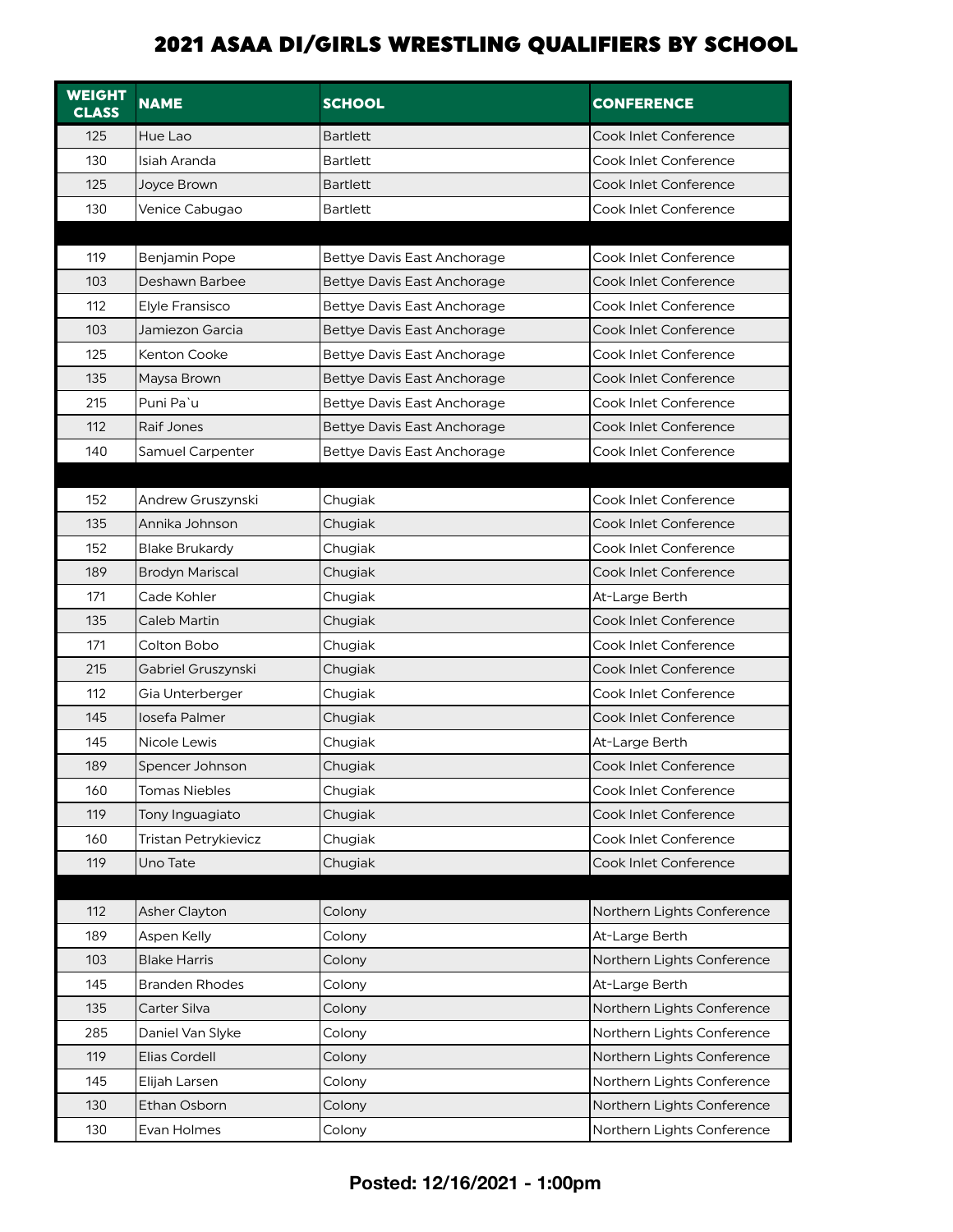| 189 | <b>Gabriel Beaudoin</b> | Colony      | Northern Lights Conference |
|-----|-------------------------|-------------|----------------------------|
| 189 | Gia Jones               | Colony      | Northern Lights Conference |
| 119 | Grayce Stigen           | Colony      | Northern Lights Conference |
| 285 | <b>Jackson Goss</b>     | Colony      | Northern Lights Conference |
| 189 | Jasper Houghtelling     | Colony      | At-Large Berth             |
| 140 | Jeffrey Reynolds        | Colony      | Northern Lights Conference |
| 145 | Kaitlyn Cottrell        | Colony      | Northern Lights Conference |
| 171 | Keith Connaker          | Colony      | Northern Lights Conference |
| 160 | Kalayia Fawcett         | Colony      | At-Large Berth             |
| 125 | <b>Matthew Mitchell</b> | Colony      | Northern Lights Conference |
| 125 | Nevaeh Maxon            | Colony      | At-Large Berth             |
| 160 | Nolan Gallagher         | Colony      | Northern Lights Conference |
| 215 | <b>Robert Yundt</b>     | Colony      | Northern Lights Conference |
| 135 | Sarah Callender         | Colony      | Northern Lights Conference |
| 103 | Saxon Ritz              | Colony      | At-Large Berth             |
| 171 | <b>Tanner Thornhill</b> | Colony      | Northern Lights Conference |
| 112 | <b>Tegan Olson</b>      | Colony      | Northern Lights Conference |
| 112 | Thresa Savo             | Colony      | Northern Lights Conference |
| 152 | <b>Willem Erickson</b>  | Colony      | Northern Lights Conference |
|     |                         |             |                            |
| 285 | Anthony Toomey          | Dimond      | Cook Inlet Conference      |
| 171 | <b>Harrison Hopkins</b> | Dimond      | Cook Inlet Conference      |
|     |                         |             |                            |
| 145 | Jahzara O'Neil          | Dimond      | Cook Inlet Conference      |
| 130 | Ole Watson              | Dimond      | Cook Inlet Conference      |
| 135 | <b>Richard French</b>   | Dimond      | Cook Inlet Conference      |
|     |                         |             |                            |
| 171 | Cole Kretsinger         | Eagle River | Cook Inlet Conference      |
| 152 | Jalen Frederick         | Eagle River | Cook Inlet Conference      |
| 130 | Kameron Potter          | Eagle River | Cook Inlet Conference      |
| 215 | Kevan Kennedy           | Eagle River | Cook Inlet Conference      |
| 119 | Krystina Cambridge      | Eagle River | Cook Inlet Conference      |
| 103 | Lauren Bodeen           | Eagle River | Cook Inlet Conference      |
| 112 | Liam Rogers             | Eagle River | Cook Inlet Conference      |
| 112 | Louie Flint             | Eagle River | At-Large Berth             |
| 140 | Lucas Peters            | Eagle River | Cook Inlet Conference      |
| 285 | <b>Timothy Vertrees</b> | Eagle River | Cook Inlet Conference      |
|     |                         |             |                            |
| 119 | Abby Duckworth          | Ketchikan   | Southeast Conference       |
| 160 | <b>Ben Tabb</b>         | Ketchikan   | Southeast Conference       |
| 145 | <b>Brock Thomas</b>     | Ketchikan   | Southeast Conference       |
| 103 | Carson Dillard          | Ketchikan   | Southeast Conference       |
| 145 | Casy Styles             | Ketchikan   | Southeast Conference       |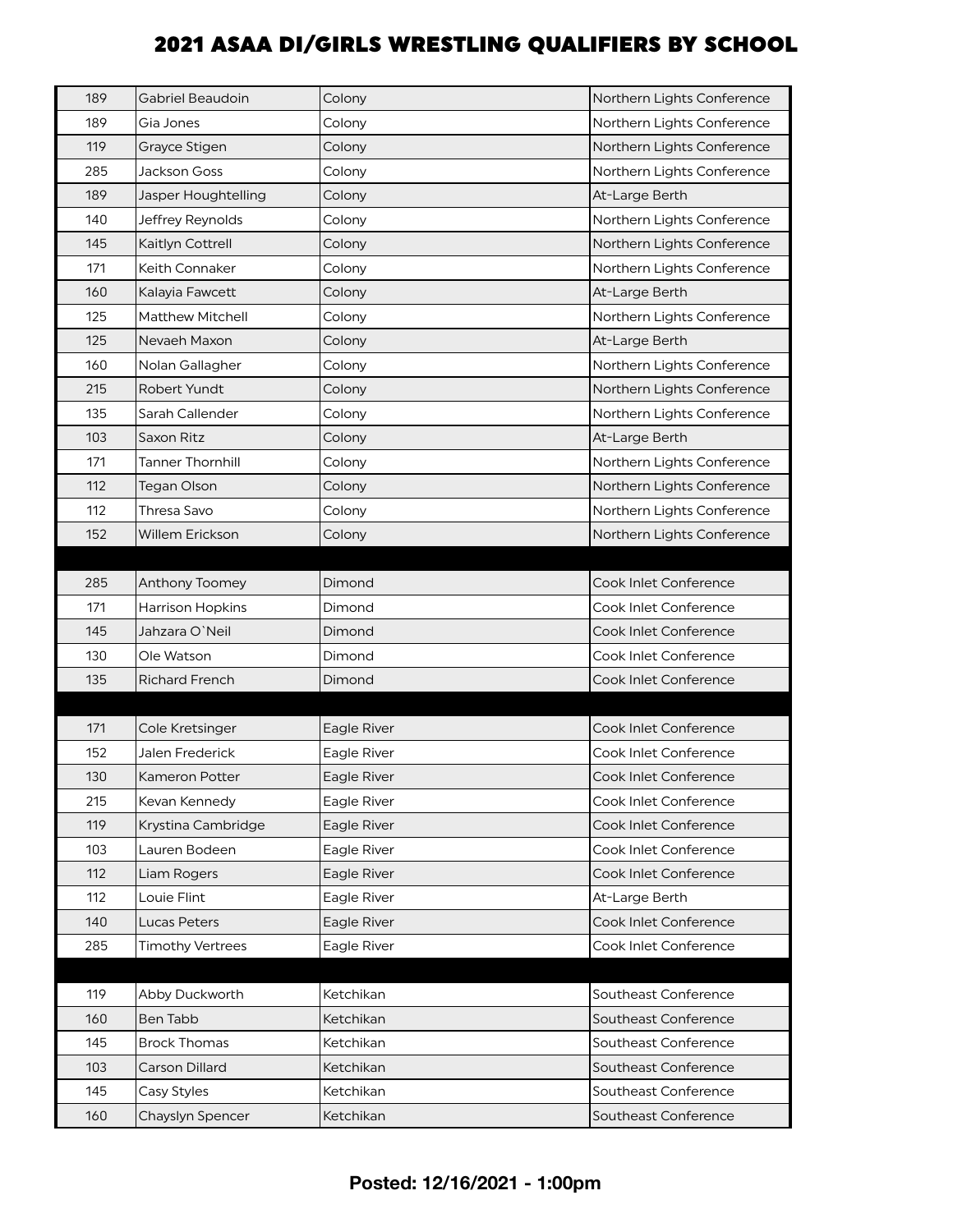| 189 | Conner Ray             | Ketchikan     | Southeast Conference       |
|-----|------------------------|---------------|----------------------------|
| 140 | Degan Linne            | Ketchikan     | Southeast Conference       |
| 103 | Gabbie Bueno           | Ketchikan     | Southeast Conference       |
| 130 | <b>Hayley Gilson</b>   | Ketchikan     | Southeast Conference       |
| 130 | <b>Hunter Cowan</b>    | Ketchikan     | Southeast Conference       |
| 125 | Julia Biagi            | Ketchikan     | Southeast Conference       |
| 135 | Kai Biagi              | Ketchikan     | Southeast Conference       |
| 152 | Kolin Houthoofd        | Ketchikan     | Southeast Conference       |
| 112 | Kristian Kellogg       | Ketchikan     | Southeast Conference       |
| 119 | Luke Rauwolf           | Ketchikan     | Southeast Conference       |
| 171 | Morgan Davis           | Ketchikan     | Southeast Conference       |
| 215 | Paul Thompson          | Ketchikan     | Southeast Conference       |
| 160 | Romel Del Mundo        | Ketchikan     | Southeast Conference       |
| 135 | Ruby McCue             | Ketchikan     | Southeast Conference       |
| 125 | Sampson Oliver         | Ketchikan     | Southeast Conference       |
| 171 | Seth Webb              | Ketchikan     | Southeast Conference       |
| 119 | Trisha Capps           | Ketchikan     | Southeast Conference       |
| 215 | <b>Tyler Manypenny</b> | Ketchikan     | Southeast Conference       |
|     |                        |               |                            |
| 135 | Ivan Rodriguez         | Kodiak        | At-Large Berth             |
| 152 | Jonah Stewart          | <b>Kodiak</b> | Northern Lights Conference |
| 103 | Megan Cornett          | Kodiak        | At-Large Berth             |
| 112 | Olivia Troxell         | Kodiak        | Northern Lights Conference |
| 112 | Ram Caballa            | Kodiak        | At-Large Berth             |
| 130 | Samuel Lopez           | Kodiak        | Northern Lights Conference |
|     |                        |               |                            |
| 152 | Aaron Johnson          | Lathrop       | Mid Alaska Conference      |
| 140 | Aaron Peterson         | Lathrop       | Mid Alaska Conference      |
| 112 | Amaya Coon             | Lathrop       | Denali Conference          |
| 112 | Autumn Poland          | Lathrop       | Denali Conference          |
| 160 | Cael Platt             | Lathrop       | Mid Alaska Conference      |
| 140 | Colton Parduhn         | Lathrop       | Mid Alaska Conference      |
| 130 | Dennis Wingerter       | Lathrop       | Mid Alaska Conference      |
| 145 | Heaven Matheny         | Lathrop       | Denali Conference          |
| 215 | Henry Rayburn          | Lathrop       | Mid Alaska Conference      |
| 103 | lan Werner             | Lathrop       | Mid Alaska Conference      |
| 160 | Jacob Johnson          | Lathrop       | Mid Alaska Conference      |
| 152 | Joshua Powell          | Lathrop       | Mid Alaska Conference      |
| 135 | Kawaiola Patterson     | Lathrop       | Mid Alaska Conference      |
| 103 | Kaylana Nations        | Lathrop       | Denali Conference          |
| 119 | Kierstyn Bockert       | Lathrop       | Denali Conference          |
| 112 | Mason Philp            | Lathrop       | Mid Alaska Conference      |
| 103 | Megan Spencer          | Lathrop       | Denali Conference          |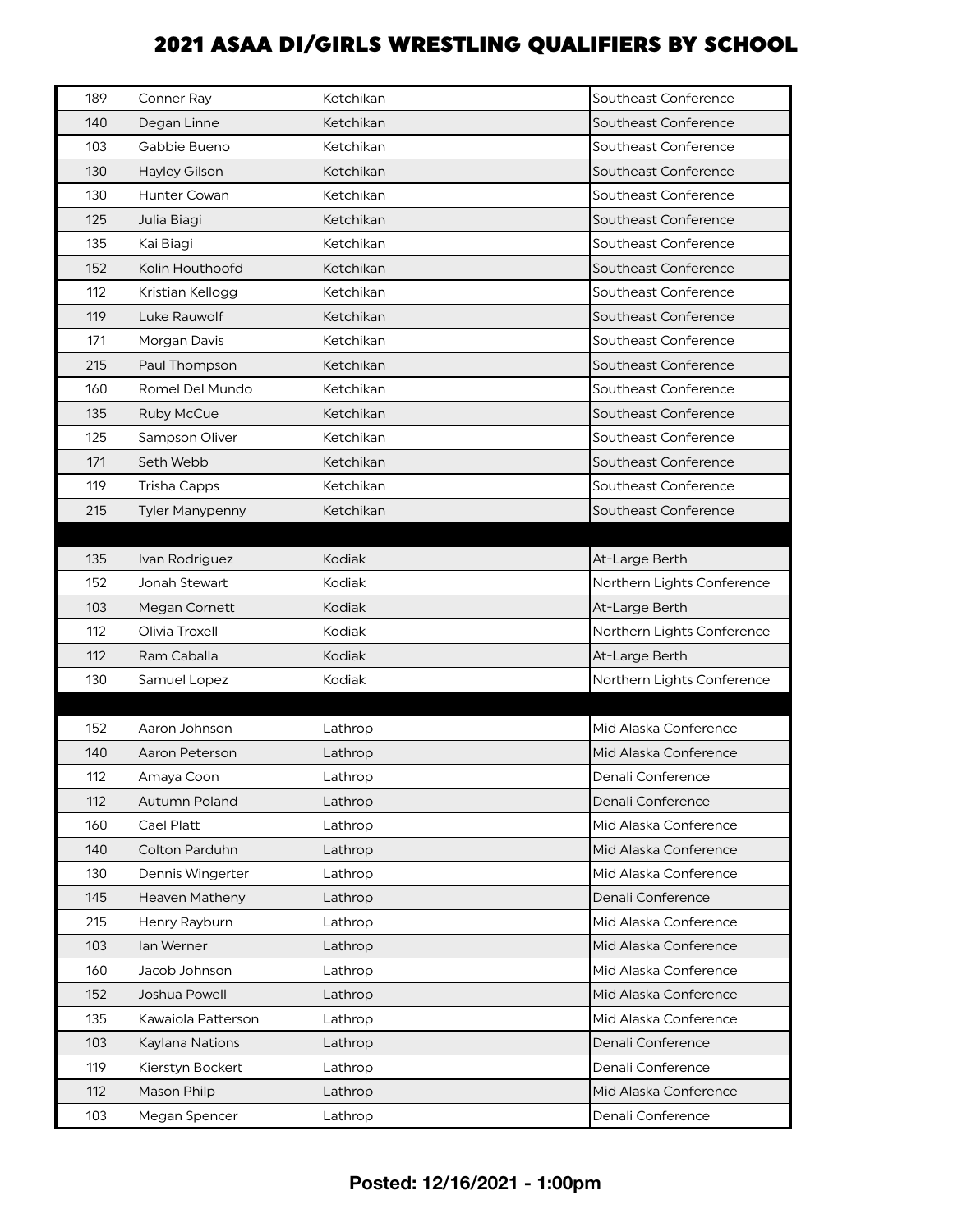| 285 | <b>Noah Curtis</b>    | Lathrop           | Mid Alaska Conference      |
|-----|-----------------------|-------------------|----------------------------|
| 119 | <b>Riley Williams</b> | Lathrop           | Mid Alaska Conference      |
| 235 | Roane Cook            | Lathrop           | Denali Conference          |
| 145 | Tommy Bourne          | Lathrop           | Mid Alaska Conference      |
| 171 | <b>Tyler Clooten</b>  | Lathrop           | Mid Alaska Conference      |
| 125 | Zak Lomax             | Lathrop           | Mid Alaska Conference      |
|     |                       |                   |                            |
| 119 | Abigail Whitlock      | North Pole        | Denali Conference          |
| 189 | <b>Daniel Conley</b>  | North Pole        | Mid Alaska Conference      |
| 103 | Danika Dawley         | North Pole        | At-Large Berth             |
| 160 | Destin Kohler         | North Pole        | Mid Alaska Conference      |
| 160 | <b>Emily Bellant</b>  | <b>North Pole</b> | Denali Conference          |
| 119 | <b>Hayden McCumby</b> | North Pole        | Mid Alaska Conference      |
| 160 | <b>Jimmy Runnels</b>  | North Pole        | At-Large Berth             |
| 171 | <b>Josh Sutton</b>    | <b>North Pole</b> | Mid Alaska Conference      |
| 125 | Kolten Roedel         | North Pole        | At-Large Berth             |
| 189 | Lylah Murrah          | <b>North Pole</b> | At-Large Berth             |
| 145 | <b>Madison Glynn</b>  | North Pole        | Denali Conference          |
| 130 | Maria Mattox          | <b>North Pole</b> | Denali Conference          |
| 235 | Nita Kozie            | North Pole        | At-Large Berth             |
| 285 | Olin Piser            | North Pole        | Mid Alaska Conference      |
| 130 | Quinn Kraus           | North Pole        | Mid Alaska Conference      |
| 215 | Saer Whipple          | North Pole        | Mid Alaska Conference      |
| 145 | Sebastian Moore       | North Pole        | Mid Alaska Conference      |
| 103 | Shyanne Hohnecker     | North Pole        | At-Large Berth             |
| 145 | Simon Connolly        | North Pole        | Mid Alaska Conference      |
| 171 | Via Skipps            | North Pole        | Mid Alaska Conference      |
| 189 | Zeke Enlow            | North Pole        | Mid Alaska Conference      |
|     |                       |                   |                            |
| 135 | Aiden Corbridge       | Palmer            | Northern Lights Conference |
| 160 | Ally Hrncir           | Palmer            | Northern Lights Conference |
| 152 | Antonio Woodfork      | Palmer            | Northern Lights Conference |
| 130 | Aubrey VanAusdal      | Palmer            | Northern Lights Conference |
| 125 | Avery Long            | Palmer            | Northern Lights Conference |
| 215 | Carter Paulson        | Palmer            | Northern Lights Conference |
| 125 | Cody Vansiegman       | Palmer            | Northern Lights Conference |
| 140 | <b>Elden Caple</b>    | Palmer            | Northern Lights Conference |
| 189 | <b>Harley Watkins</b> | Palmer            | Northern Lights Conference |
| 125 | Jake Gardino          | Palmer            | Northern Lights Conference |
| 103 | Kael Salisbury        | Palmer            | Northern Lights Conference |
| 145 | Kayden Espinoza       | Palmer            | Northern Lights Conference |
| 125 | Kaylee Reich          | Palmer            | Northern Lights Conference |
| 145 | Kayson Asay           | Palmer            | Northern Lights Conference |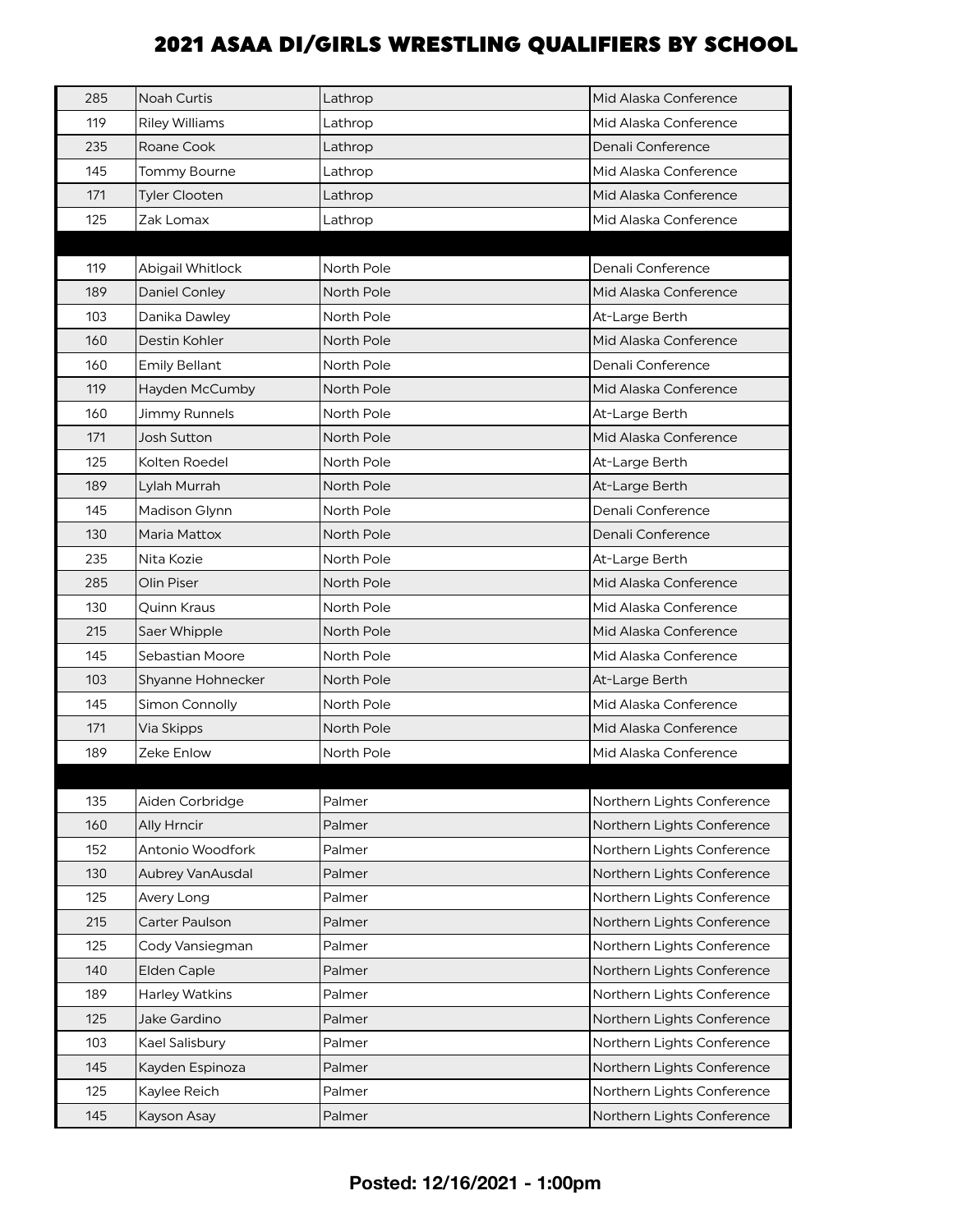| 160 | Levonte Brown                 | Palmer   | Northern Lights Conference |
|-----|-------------------------------|----------|----------------------------|
| 189 | Lucas Frank                   | Palmer   | Northern Lights Conference |
| 160 | Luke Peltier                  | Palmer   | Northern Lights Conference |
| 130 | Nena Trout                    | Palmer   | Northern Lights Conference |
| 189 | Noelle Buck                   | Palmer   | Northern Lights Conference |
| 171 | Preston Long                  | Palmer   | Northern Lights Conference |
| 285 | <b>Remingtion Mothershead</b> | Palmer   | Northern Lights Conference |
| 135 | <b>Selene Farris</b>          | Palmer   | At-Large Berth             |
| 119 | <b>Trinity Pendergrass</b>    | Palmer   | Northern Lights Conference |
|     |                               |          |                            |
| 119 | Aiden Shangin                 | Service  | At-Large Berth             |
| 119 | <b>Alden Bevis</b>            | Service  | Cook Inlet Conference      |
| 140 | Alexander Green               | Service  | Cook Inlet Conference      |
| 285 | Benjamin Taufa                | Service  | Cook Inlet Conference      |
| 130 | Bohdan Martynowicz            | Service  | At-Large Berth             |
| 189 | <b>Brandee Lockett</b>        | Service  | Cook Inlet Conference      |
| 171 | Carson Gamez                  | Service  | Cook Inlet Conference      |
| 215 | Finau Taufa                   | Service  | Cook Inlet Conference      |
| 160 | Hayden Whitt                  | Service  | Cook Inlet Conference      |
| 152 | Jevin Lim                     | Service  | Cook Inlet Conference      |
| 125 | Mckaylie Luedde               | Service  | Cook Inlet Conference      |
| 145 | Ryunosuke Tsukada             | Service  | Cook Inlet Conference      |
| 130 | Skylar Farrow                 | Service  | At-Large Berth             |
| 189 | Viliamu Taufa                 | Service  | Cook Inlet Conference      |
| 171 | Zachary Priebe                | Service  | Cook Inlet Conference      |
|     |                               |          |                            |
| 119 | <b>Blaze Michael</b>          | Soldotna | Northern Lights Conference |
| 140 | Cassius Miller                | Soldotna | Northern Lights Conference |
| 160 | Collin Peck                   | Soldotna | Northern Lights Conference |
| 135 | Daisy Hannevold               | Soldotna | Northern Lights Conference |
| 152 | <b>Edgar Land</b>             | Soldotna | Northern Lights Conference |
| 145 | Erin Bell                     | Soldotna | At-Large Berth             |
| 125 | <b>Ezekiel Miller</b>         | Soldotna | Northern Lights Conference |
| 135 | <b>Hunter Bras</b>            | Soldotna | Northern Lights Conference |
| 189 | Hunter Richardson             | Soldotna | Northern Lights Conference |
| 145 | <b>Isaac Chavarria</b>        | Soldotna | Northern Lights Conference |
| 103 | Jacob Strausbaugh             | Soldotna | Northern Lights Conference |
| 103 | Jessica Leclair               | Soldotna | Northern Lights Conference |
| 189 | Joe Whittom                   | Soldotna | Northern Lights Conference |
| 285 | Kenai Lepule                  | Soldotna | Northern Lights Conference |
| 215 | Liam Babitt                   | Soldotna | Northern Lights Conference |
| 145 | Logan Duyck                   | Soldotna | Northern Lights Conference |
| 130 | Nicholas Rackley              | Soldotna | Northern Lights Conference |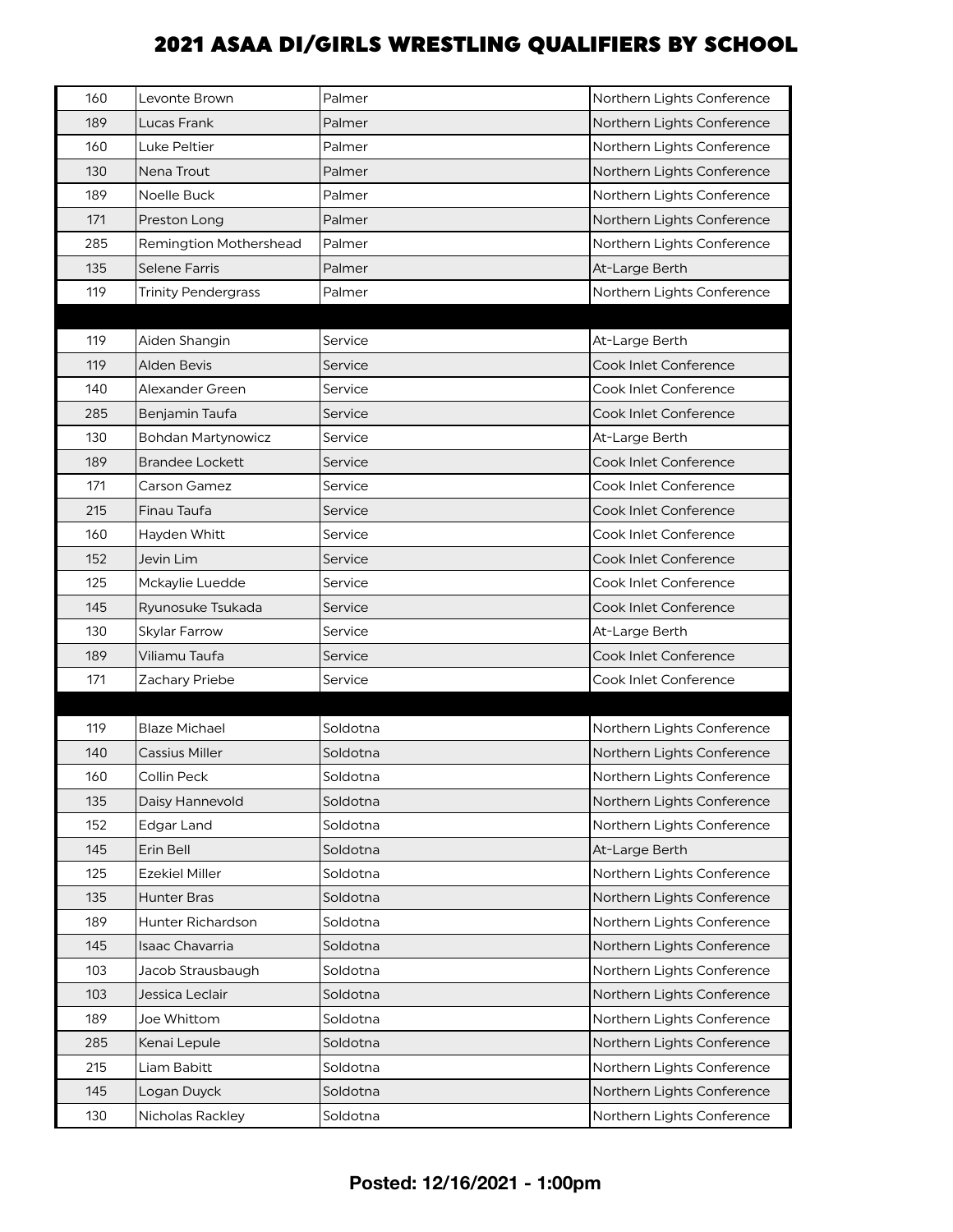| 112 | Ryan Buchanan           | Soldotna                                                    | Northern Lights Conference |
|-----|-------------------------|-------------------------------------------------------------|----------------------------|
| 140 | Saiyan Baker            | Soldotna                                                    | Northern Lights Conference |
| 152 | <b>Scott Micheal</b>    | Soldotna                                                    | Northern Lights Conference |
| 135 | <b>Trevor Michael</b>   | Soldotna                                                    | Northern Lights Conference |
| 145 | <b>Trinity Donovan</b>  | Soldotna                                                    | Northern Lights Conference |
| 103 | <b>Tustin Keller</b>    | Soldotna                                                    | At-Large Berth             |
| 171 | Wayne Mellon            | Soldotna                                                    | Northern Lights Conference |
|     |                         |                                                             |                            |
| 160 | Aaniyah Mills           | South Anchorage                                             | Cook Inlet Conference      |
| 135 | Aaron Concepcion        | South Anchorage                                             | Cook Inlet Conference      |
| 103 | Adam Storter            | South Anchorage                                             | Cook Inlet Conference      |
| 119 | Anan Siackhasone        | South Anchorage                                             | Cook Inlet Conference      |
| 145 | <b>Beau Daily</b>       | South Anchorage                                             | Cook Inlet Conference      |
| 135 | <b>Blake Foster</b>     | South Anchorage                                             | Cook Inlet Conference      |
| 215 | <b>Britten Hamilton</b> | South Anchorage                                             | Cook Inlet Conference      |
| 160 | Chad Hakala             | South Anchorage                                             | Cook Inlet Conference      |
| 130 | Dylan Shaw              | South Anchorage                                             | Cook Inlet Conference      |
| 160 | <b>Edgar Guevara</b>    | South Anchorage                                             | Cook Inlet Conference      |
| 125 | Elijiah Patzke          | South Anchorage                                             | Cook Inlet Conference      |
| 112 | Eliyah Savusa           | South Anchorage                                             | At-Large Berth             |
| 189 | Hayden Martin           | South Anchorage                                             | Cook Inlet Conference      |
| 285 | <b>Hunter Manderson</b> | South Anchorage                                             | Cook Inlet Conference      |
| 112 | <b>Israel Valadez</b>   | South Anchorage                                             | Cook Inlet Conference      |
| 189 | <b>James Shivers</b>    | South Anchorage                                             | Cook Inlet Conference      |
| 160 | Jessailah Thammavongsa  | South Anchorage                                             | Cook Inlet Conference      |
| 140 | Liam Lockard            | South Anchorage                                             | Cook Inlet Conference      |
| 145 | Makaylen King           | South Anchorage                                             | Cook Inlet Conference      |
| 285 | Mason Hardesty          | South Anchorage                                             | Cook Inlet Conference      |
| 119 | Preston Quintana        | South Anchorage                                             | At-Large Berth             |
| 152 | <b>Roth Powers</b>      | South Anchorage                                             | Cook Inlet Conference      |
| 140 | Samuel Chaput           | South Anchorage                                             | Cook Inlet Conference      |
| 125 | Spencer Maxon           | South Anchorage                                             | Cook Inlet Conference      |
| 103 | <b>Wyatt Mouw</b>       | South Anchorage                                             | Cook Inlet Conference      |
|     |                         |                                                             |                            |
| 140 | <b>Braidin Martin</b>   | Student Wrestling Development Program Mid Alaska Conference |                            |
| 135 | <b>Brian Grabner</b>    | Student Wrestling Development Program Mid Alaska Conference |                            |
| 125 | Kodi Hollis             | Student Wrestling Development Program Mid Alaska Conference |                            |
| 119 | <b>Wesley Niegel</b>    | Student Wrestling Development Program Mid Alaska Conference |                            |
|     |                         |                                                             |                            |
| 112 | Carson Cummins          | <b>Thunder Mountain</b>                                     | Southeast Conference       |
| 135 | <b>Chase Darbonne</b>   | <b>Thunder Mountain</b>                                     | Southeast Conference       |
| 103 | Colton Cummins          | <b>Thunder Mountain</b>                                     | Southeast Conference       |
| 152 | Jarrell Williams        | <b>Thunder Mountain</b>                                     | Southeast Conference       |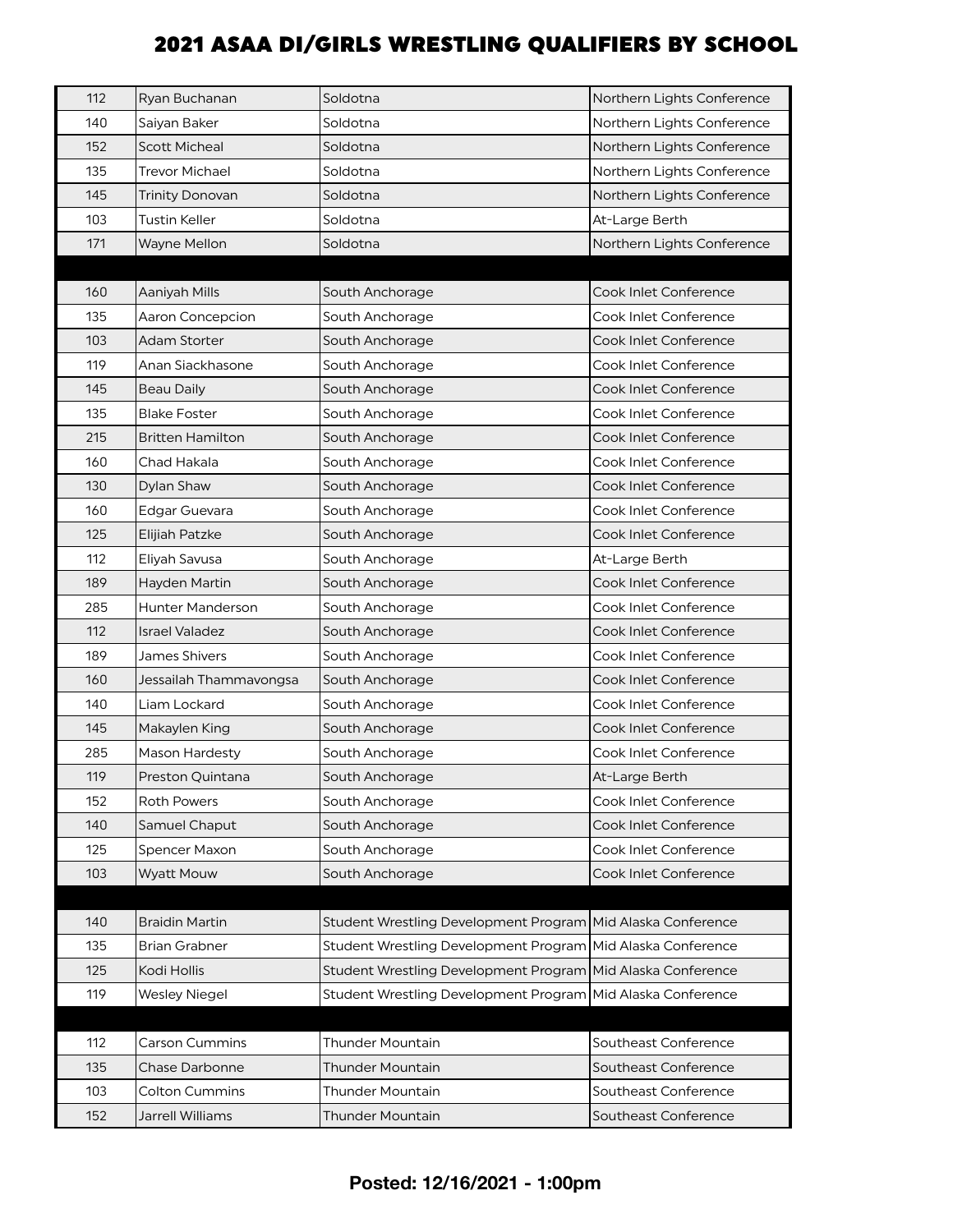| 130 | Justin Geary              | <b>Thunder Mountain</b> | Southeast Conference       |
|-----|---------------------------|-------------------------|----------------------------|
| 140 | Justus Darbonne           | <b>Thunder Mountain</b> | Southeast Conference       |
| 125 | Kadin Messmer             | Thunder Mountain        | Southeast Conference       |
| 119 | Owen Woodruff             | <b>Thunder Mountain</b> | Southeast Conference       |
| 189 | Sage Richards             | <b>Thunder Mountain</b> | Southeast Conference       |
|     |                           |                         |                            |
| 103 | <b>Achilles Alexander</b> | Wasilla                 | Northern Lights Conference |
| 171 | <b>Bradley Keeney</b>     | Wasilla                 | Northern Lights Conference |
| 112 | <b>Chase Foss</b>         | Wasilla                 | Northern Lights Conference |
| 152 | DeShawn Campbell          | Wasilla                 | At-Large Berth             |
| 112 | Elijah Allen              | Wasilla                 | Northern Lights Conference |
| 160 | Ellen Larson              | Wasilla                 | Northern Lights Conference |
| 140 | <b>Fred Elvsaas</b>       | Wasilla                 | Northern Lights Conference |
| 189 | <b>Hailey McGee</b>       | Wasilla                 | At-Large Berth             |
| 125 | Haylee Simpson            | Wasilla                 | At-Large Berth             |
| 215 | James Lackey              | Wasilla                 | Northern Lights Conference |
| 103 | Joseph Spangler           | Wasilla                 | Northern Lights Conference |
| 103 | Kaelynn Seidl             | Wasilla                 | Northern Lights Conference |
| 215 | Landon Steiner            | Wasilla                 | Northern Lights Conference |
| 160 | Paris Johnson             | Wasilla                 | At-Large Berth             |
| 160 | Pedro Camacho             | Wasilla                 | Northern Lights Conference |
| 119 | Peyton Wright             | Wasilla                 | Northern Lights Conference |
| 130 | Shawn Ray                 | Wasilla                 | At-Large Berth             |
| 119 | Thailyn Reynolds          | Wasilla                 | Northern Lights Conference |
| 130 | <b>Tyler Foss</b>         | Wasilla                 | Northern Lights Conference |
| 125 | <b>Vance Griffin</b>      | Wasilla                 | Northern Lights Conference |
| 135 | Westin Nelson             | Wasilla                 | Northern Lights Conference |
|     |                           |                         |                            |
| 135 | Dimitri Larson            | West Anchorage          | Cook Inlet Conference      |
| 130 | Donovan Gee               | <b>West Anchorage</b>   | Cook Inlet Conference      |
| 130 | Emma Knapp                | West Anchorage          | Cook Inlet Conference      |
| 119 | John Paul Lavarias        | <b>West Anchorage</b>   | Cook Inlet Conference      |
| 145 | Kirill Zalata-Sweet       | West Anchorage          | Cook Inlet Conference      |
| 125 | Kristoff Beagley          | <b>West Anchorage</b>   | Cook Inlet Conference      |
| 103 | Makai Baylous             | West Anchorage          | Cook Inlet Conference      |
| 112 | Nikita Zalata-Sweet       | <b>West Anchorage</b>   | Cook Inlet Conference      |
| 189 | Ryallee Piscoya           | West Anchorage          | Cook Inlet Conference      |
| 145 | Samson Moore              | <b>West Anchorage</b>   | Cook Inlet Conference      |
|     |                           |                         |                            |
| 103 | Abigail Wohlford          | <b>West Valley</b>      | At-Large Berth             |
| 235 | Alice Bent                | <b>West Valley</b>      | Denali Conference          |
| 285 | Allito Sobarzo            | <b>West Valley</b>      | Mid Alaska Conference      |
| 125 | <b>Andrew Dosland</b>     | <b>West Valley</b>      | Mid Alaska Conference      |